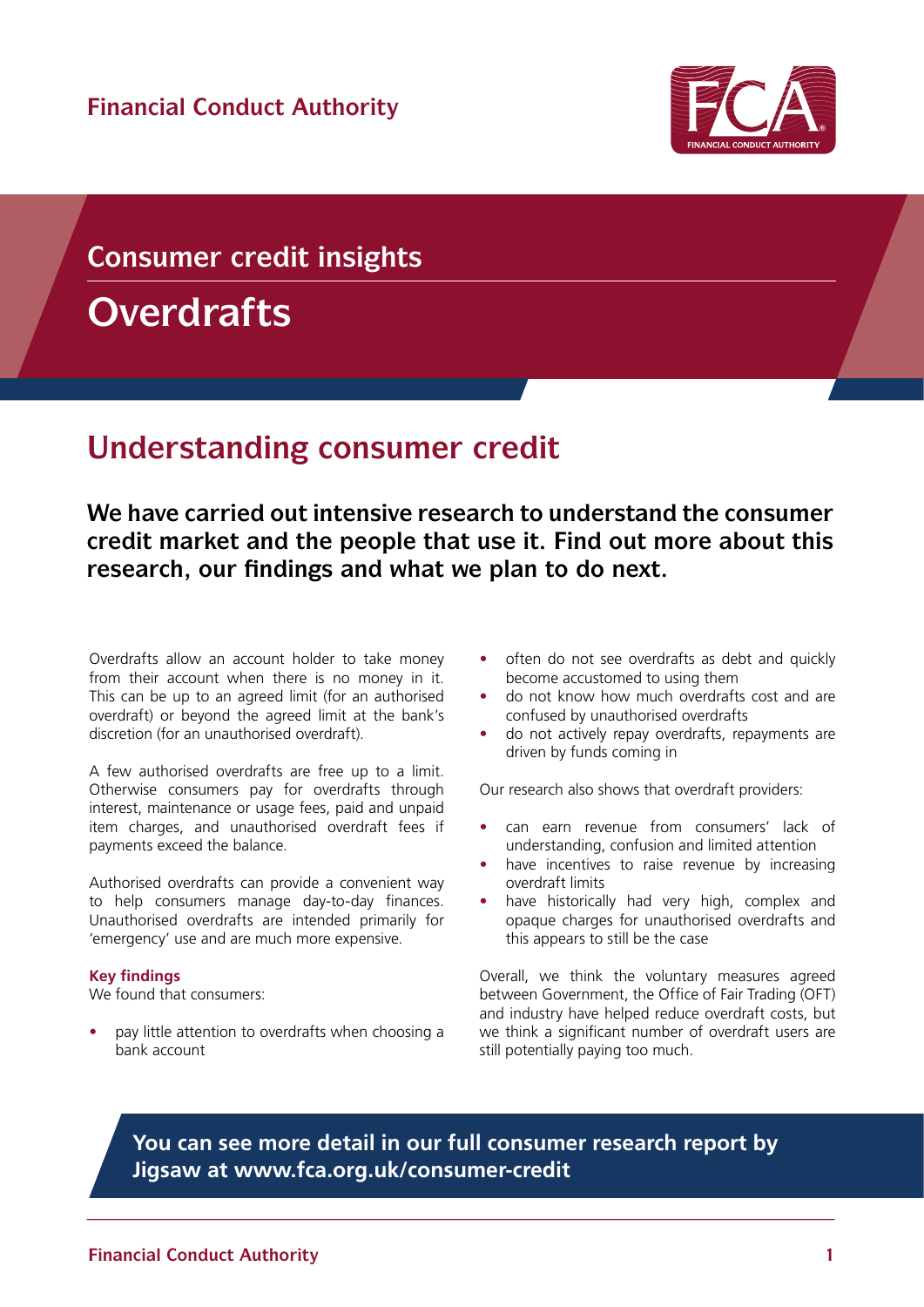## **"My overdraft's £1,300 and I never get paid that. So my overdraft is my money now"**

#### **What we plan to do and why**

To further reduce costs, building on the progress already made through voluntary measures agreed with the industry, we will investigate how providers set and monitor overdraft limits and their governance and strategies for doing so by autumn 2014.

We will also start to consider making some voluntary measures mandatory in autumn 2014.

To avoid unwanted wider impacts on the current account market, we will work alongside the Competition and Markets Authority to make sure our actions complement (and do not duplicate) its work updating the OFT's 2013 review of the personal current account market.

#### **Recent regulatory steps on overdrafts1**

The Office of Fair Trading's (OFT) July 2008 study of personal current accounts found unauthorised overdraft charges were complex and not transparent, and consumers lacked control and experienced problems switching accounts.

Since then, voluntary measures on overdrafts have been agreed between industry, OFT and Government. These include providing consumers with annual summaries of charges and illustrative scenarios of cost, giving consumers the ability to opt-out from unarranged overdrafts for free, making charges more transparent, introducing texts alerting the account holder that an overdraft may be used, and introducing grace periods and buffer zones before charges are incurred.

In its January 2013 review of the current account market the OFT found improvements had been made, but these were due to regulatory and Government actions rather than improvements in competition.

We have now taken over the regulation of consumer credit from the OFT.

## **Key findings**

#### **Consumer behaviour**

Looking at how consumers use credit throughout their lives, we found that as consumers become more independent, they move from borrowing from friends and family to more mainstream credit products, such as overdrafts (e.g. in student accounts).



We found that most consumers do not shop around or switch accounts based on overdrafts, so there is little pressure on providers to compete.

Users typically do not actively decide to go into their overdraft, do not consider it debt, and are unaware of the costs. Typically, they will also only consider alternatives to overdrafts once they have reached their overdraft limit.

We have also found that for some consumers overdrafts may ultimately lead to more debt, as once an overdraft has been exhausted, they can be pushed towards using other high-cost forms of credit.

1 See the OFT's July 2008 and January 2013 reports: http://www.oft.gov.uk/OFTwork/markets-work/personal/

**"I prefer not to think about it because there isn't much I can do about it"**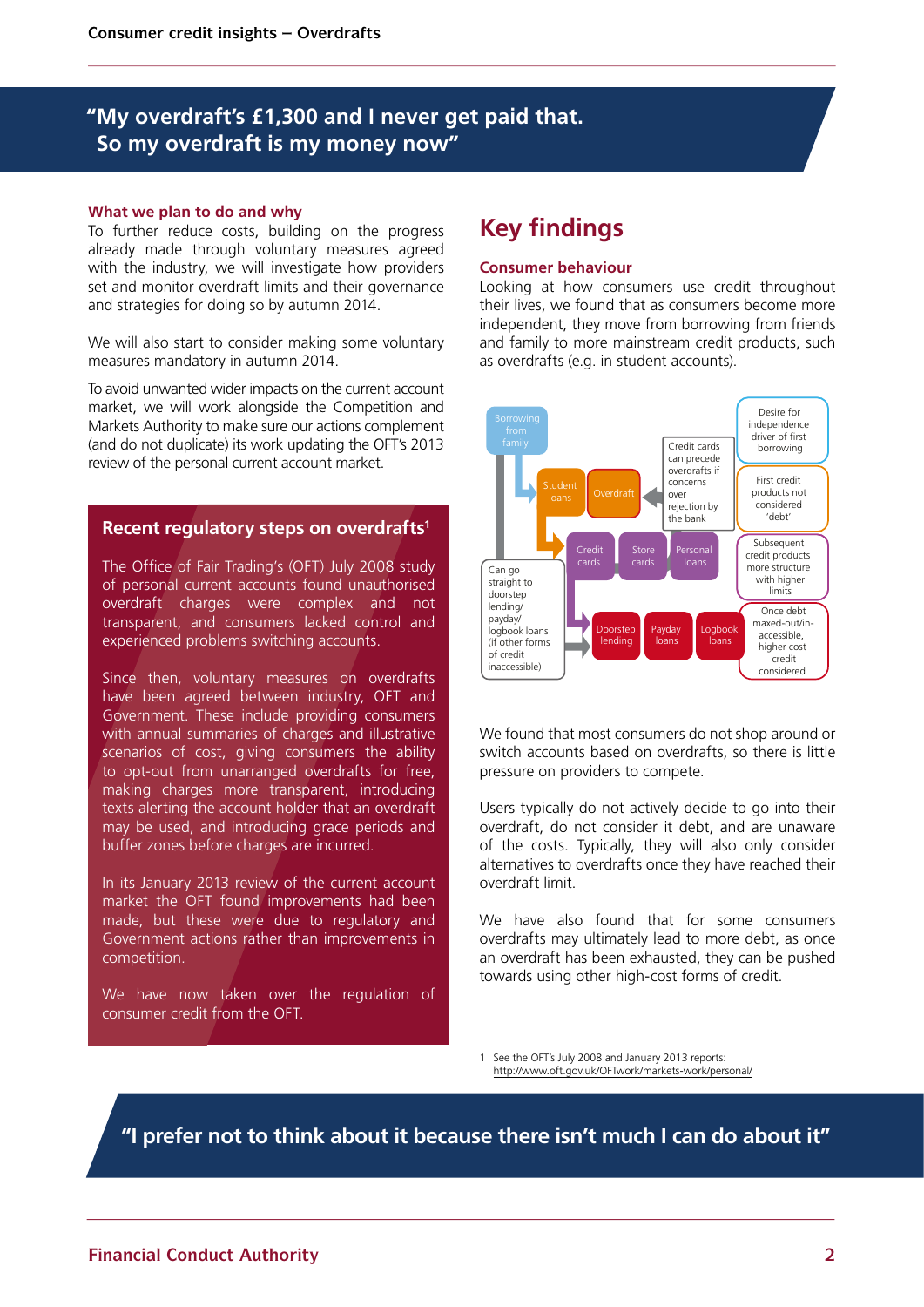About 15% of consumers with an overdraft are permanently or usually overdrawn and providers still earn very high revenue from them.<sup>2</sup>

Based on the research we are concerned that a significant minority of current account customers regularly experience high charges and interest payments from their overdraft usage.

#### **Market size**

Overdrafts are widely available. We estimate that out of 61 million active personal current accounts,<sup>3</sup> 32-40 million of them have overdraft facilities.<sup>4</sup>



#### **Overdraft debt for high street banks (£bn) from BBA**

According to the British Bankers Association, there was £8bn outstanding on overdrafts in high-street banks as of July 2013.<sup>5</sup> Of this overdraft debt, we expect over 90% is authorised.6

- 3 Para 9.10, OFTs January 2013 Review of the personal current account market: [http://www.oft.gov.uk/shared\\_oft/reports/financial\\_products/](http://www.oft.gov.uk/shared_oft/reports/financial_products/OFT1005rev) [OFT1005rev](http://www.oft.gov.uk/shared_oft/reports/financial_products/OFT1005rev)
- 4 OFT 2013 Annexe C, p.147, 65% of consumers with PCAs surveyed in November 2012 had an arranged overdraft. See: [http://www.oft.gov.](http://www.oft.gov.uk/shared_oft/reports/financial_products/annex-c.pdf) [uk/shared\\_oft/reports/financial\\_products/annex-c.pdf](http://www.oft.gov.uk/shared_oft/reports/financial_products/annex-c.pdf). GfK FRS survey for the FSA December 2012 reports 52.4% of PCAs have an arranged overdraft. Applying the 52.4%-65% range to 61m active PCAs yields a range of 32-40m active accounts with overdraft facilities.
- 5 See [https://www.bba.org.uk/wp-content/uploads/2014/03/BBA01-](https://www.bba.org.uk/wp-content/uploads/2014/03/BBA01-303701-v87-MSR_-_Monthly_Statistics_Release_Tables.xls) [303701-v87-MSR\\_-\\_Monthly\\_Statistics\\_Release\\_Tables.xls.](https://www.bba.org.uk/wp-content/uploads/2014/03/BBA01-303701-v87-MSR_-_Monthly_Statistics_Release_Tables.xls) It does not include building societies.
- From the OFTs' 2008 market study which reports £680bn average daily unarranged overdraft balances vs. £8.4bn average daily arranged balances in 2006. This equates to 92% of balances being arranged. See [http://](http://www.oft.gov.uk/shared_oft/reports/financial_products/OFT1005.pdf) [www.oft.gov.uk/shared\\_oft/reports/financial\\_products/OFT1005.pdf](http://www.oft.gov.uk/shared_oft/reports/financial_products/OFT1005.pdf)

#### **A step to further debt**

Some consumers may be struggling to pay off their overdraft and other debt. Research by the debt advice charity StepChange shows that overdraft debt is common among consumers seeking their help.

Most (67%) have overdraft debt, and overdrafts account for 7.8% of their clients' debt by volume.7 With the findings that some consumers move to highcost credit as overdraft limits are reached, overdrafts may be a step to further debt for some.





#### **Market trends**

Overdraft debt doubled between 1997 and 2007, was stable until 2010, and since then has been falling.

This is consistent with more lenient credit conditions pre-crisis, followed by lenders tightening their belts and consumers paying debt off during and after the crisis.

#### **Use of overdrafts**

Research by the Office of Fair Trading indicates that 10% of current account holders are permanently or usually overdrawn, 34% are sometimes or rarely overdrawn and 21% are never overdrawn (and have an overdraft facility).<sup>8</sup>

- 7 See their 2012 Statistical yearbook: [http://www.stepchange.org/](http://www.stepchange.org/Portals/0/Documents/media/reports/statisticsyearbooks/Statistical_Yearbook_2012.pdf) Portals/0/Documents/media/reports/statisticsyearbooks/ [book\\_2012.pdf](http://www.stepchange.org/Portals/0/Documents/media/reports/statisticsyearbooks/Statistical_Yearbook_2012.pdf)
- 8 Calculated from the OFT's November 2012 survey. See OFT Review of Personal current account, Annexe C (2013), p.147-8. Available from: [http://www.oft.gov.uk/shared\\_oft/reports/financial\\_products/annex-c.pdf](http://www.oft.gov.uk/shared_oft/reports/financial_products/annex-c.pdf).

**You can see more detail in our [full consumer research report b](http://www.fca.org.uk/news/consumer-credit-research)y Jigsaw at [www.fca.org.uk/consumer-credit](http://www.fca.org.uk/consumer-credit)**

<sup>2</sup> From the OFT statistics presented below i.e. 10% of current account holders are permanently or usually overdrawn, 65% have an overdraft facility. This implies 15% of those with an overdraft facility are permanently or usually overdrawn.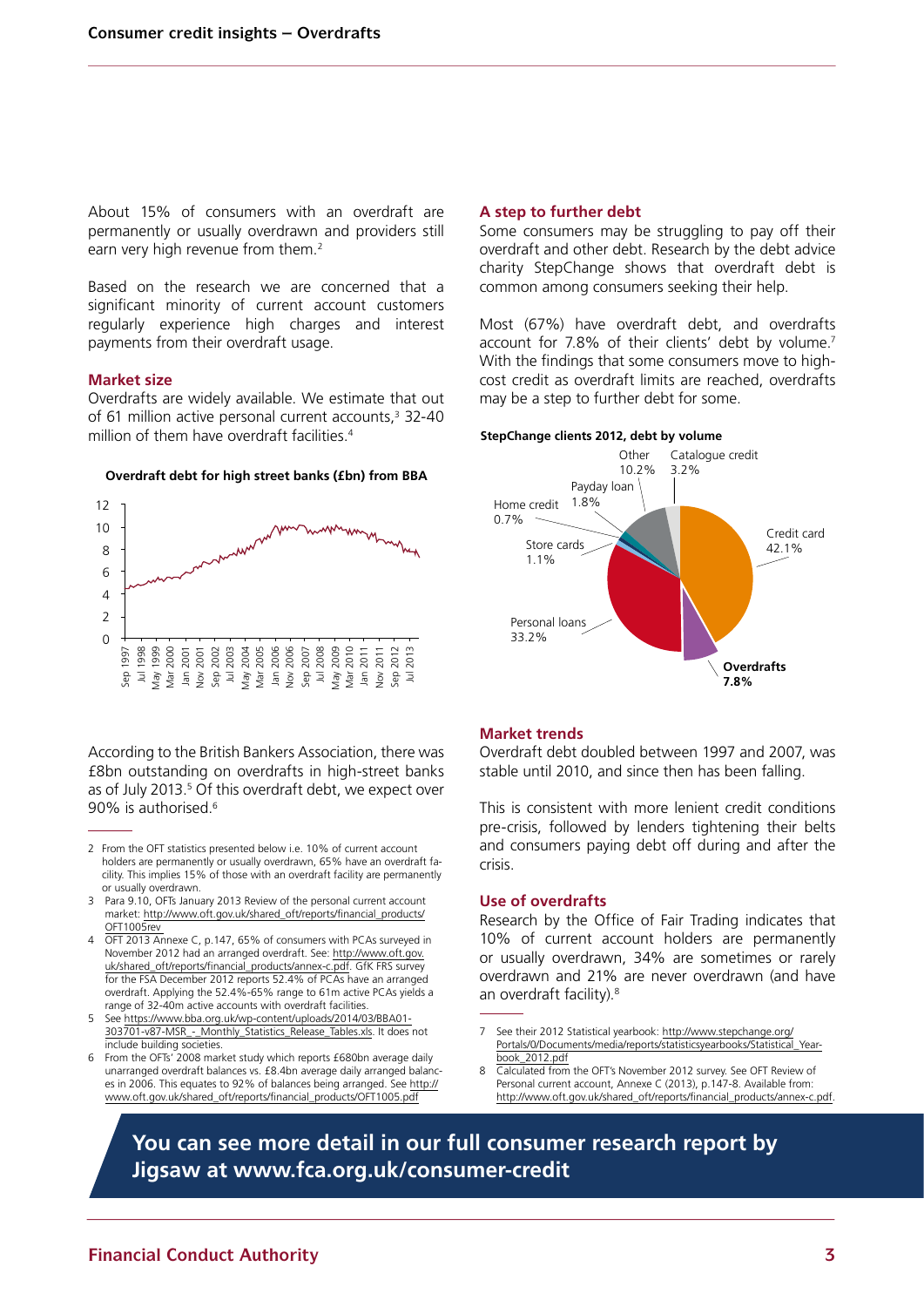It also found that overdrafts are used in a similar way across income bands, but are much less common among people over 45.

#### **OFT consumer survey of current account holders 2012 – overdraft use**



## **How overdrafts are managed**

#### **Consumer behaviour**

Our research looked at consumers who regularly use overdrafts and found:

- virtually no evidence of shopping around on overdraft features or charges
- little evidence of account switching
- a common belief that other providers will not take on consumers with overdraft debt
- authorised overdrafts are seen as an extension of money rather than debt, and some providers encourage this by presenting overdraft limits as 'funds available'
- using an authorised overdraft quickly becomes a habit and limits tend to be raised (with about half of the limits unsolicited in the sample)
- over time, consumers aim to stay within an authorised overdraft limit rather than pay it off – they feel things are 'under control' as long as they are inside the limit
- usage is driven by general pressure on finances, with no stigma in going overdrawn
- for more affluent consumers, an unauthorised overdraft is more likely to be a mistake and they are more likely to challenge charges
- for the less affluent, usage is more intentional, less avoidable and they are resigned to incurring charges
- there is widespread confusion and a lack of understanding about overdrafts – for example, many wrongly thought that overdrafts were simple or free and were generally confused about what happened when going into an unauthorised overdraft

#### **Consumers do not pressure firms to offer good value overdrafts**

Consumers do not tend to shop around or switch accounts on the basis of an overdraft. They also typically do not consider alternative credit products when drawing on an overdraft, because they do not actively choose to draw on it, do not consider authorised overdrafts as debt and are often unaware of costs.

As a result, consumers aren't very responsive to overdraft costs, so there is little pressure on banks and building societies to provide good value overdrafts. It also means banks and building societies can earn greater revenue from overdraft users.

Some firms have argued that overdrafts effectively subsidise 'free if in credit' banking. We think subsidies are more complex. As part of our ongoing market study into cash savings, for example, we have seen evidence that suggests that for some providers, a significant proportion of their instant access savings account holders also hold personal current accounts. This is consistent with these accounts being a gateway product for selling other products, as noted by the OFT in its 2008 market study.<sup>9</sup>

These complexities show that any regulatory interventions will need to consider overall issues in the retail banking market.

#### **Costs of overdrafts**

We have seen evidence of banks charging high fees for unauthorised overdrafts.

<sup>9</sup> See OFT (2008) Personal current accounts in the UK An OFT market study, [http://www.oft.gov.uk/shared\\_oft/reports/financial\\_products/](http://www.oft.gov.uk/shared_oft/reports/financial_products/OFT1005.pdf) [OFT1005.pdf](http://www.oft.gov.uk/shared_oft/reports/financial_products/OFT1005.pdf)